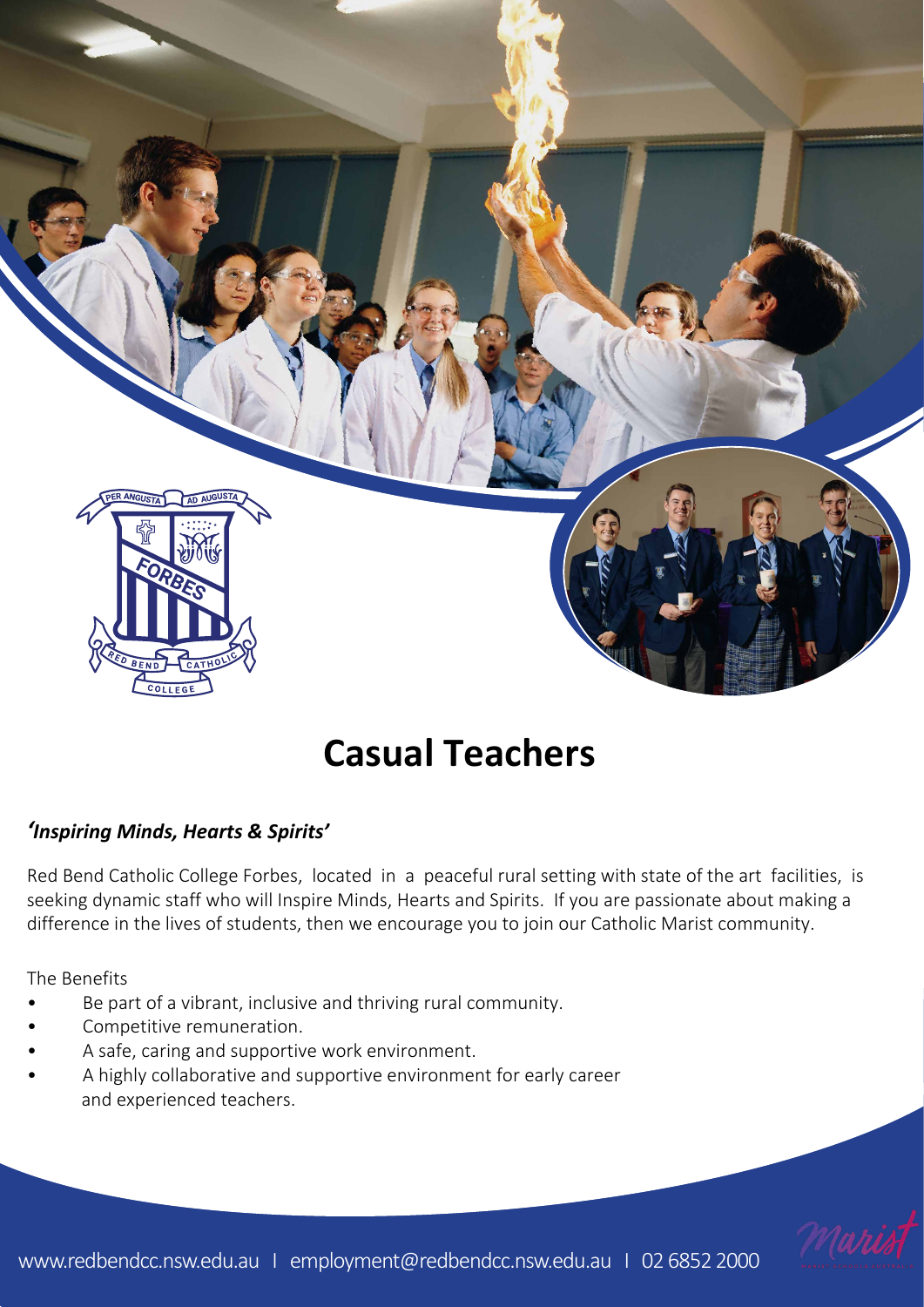#### **How to apply**

Applicants should forward a written application including a cover letter and a personal and professional resume, giving details of background and experience.

Applicants must complete the attached application form and return this with their application, including any relevant documentation.

Applicants will be required to have NESA accreditation to teach in NSW and a NSW Working with Children Check. Red Bend Catholic College is committed to child safety through the Marist Schools Australia Child Safeguarding Standards.

Please apply by email to **employmen[t@redbendcc.nsw.edu.au](mailto:principal@redbendcc.nsw.edu.au)**

#### **Selection Criteria**

#### **ESSENTIAL CRITERIA - The successful candidate will:**

- Have recognised Tertiary Educational Qualifications.
- Have a willingness to support the Catholic Ethos of the College, its Marist and Mercy Charism and the Vision of Red Bend Catholic College (please see www. redbendcc.nsw.edu.au)
- Have a passion for teaching
- Be able to demonstrate a willingness to work in a collaborative manner as part of the Faculty(ies).
- Have a preparedness to follow the College administrative practices and policies.
- Be able to demonstrate a commitment to ongoing professional development.
- Be a confident practitioner in a mixed ability classroom.

#### **DESIRABLE CRITERIA - The successful candidate may also:**

• Have a Senior First Aid and CPR Certificate.

#### **Privacy**

Red Bend Catholic College, as part of the recruitment process, will be collecting information about you. This information will be included in the recruitment file, and will be read by Administration and Executive Staff, and members of the interviewing panel.

#### **Equal Employment Opportunity**

The College aims to ensure fair, equitable and non-discriminatory consideration for all applicants, regardless of sex, ethnic or racial origin, or physical disability.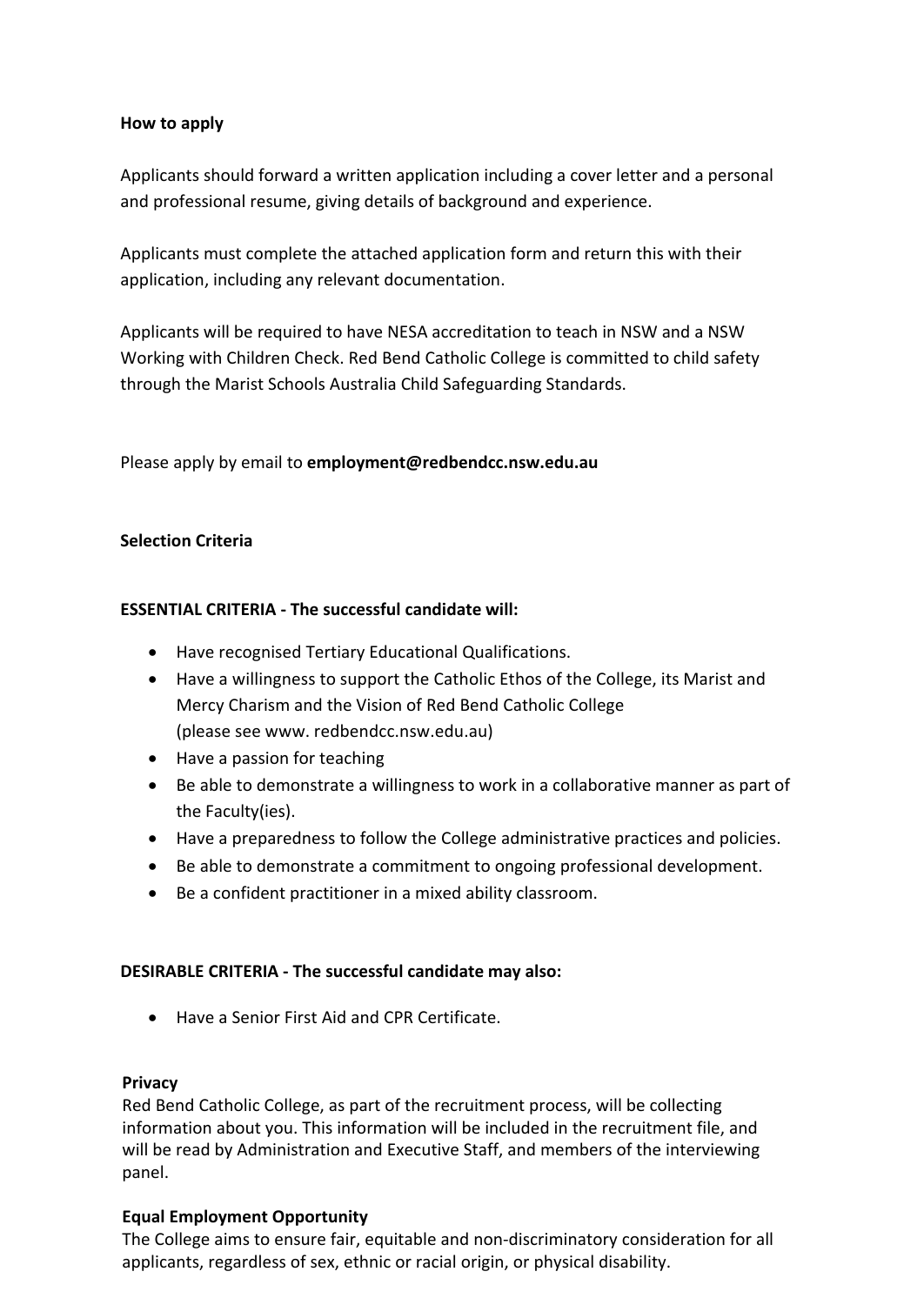## **Teacher – POSITION DESCRIPTION**

| <b>Position Title:</b>       | Teacher                                               |
|------------------------------|-------------------------------------------------------|
| <b>Reports to:</b>           | Principal through Faculty Coordinator                 |
| Location:                    | Red Bend Catholic College                             |
|                              | College Road, Forbes                                  |
| <b>Enterprise Agreement:</b> | NSW Catholic Independent Schools (Teachers – Model C) |
|                              | Multi-Enterprise Agreement 2020                       |

#### **ROLE ACCOUNTABILITY**

The primary focus of the Teacher is the education of the students.

The Teacher is responsible for creating a positive and disciplined learning environment:

- ∙ In the classroom
- ∙ In Co-curricular activities
- ∙ In interacting informally with students

They are responsible to the Principal through the Faculty Coordinator.

#### **ROLE RESPONSIBILITY**

plans as provided.

- ∙ Understanding and promoting the Marist and Catholic ethos of the College, participation in the liturgical life of the College, and modelling of appropriate standards of behaviour.
- ∙ Demonstrate knowledge, competence and confidence in the classroom.

∙ Maintaining a classroom environment conducive to learning. ∙ Attending briefing sessions, general staff meetings as required.

- ∙ Demonstrating commitment to teacher professional development
- ∙ Conducting oneself in a professional and appropriate manner in the classroom and school environment, when representing the school and in a personal capacity.
- ∙ Carefully following the NESA Syllabus Documentation and programs and lesson
- ∙ Being conversant with any requirements for examinations and assessments.

∙ Ensuring that any equipment used is pre-booked, cared for and returned in

- ∙ Student supervision, when and where required
- ∙ Support House Coordinators and the Leadership of the College in student